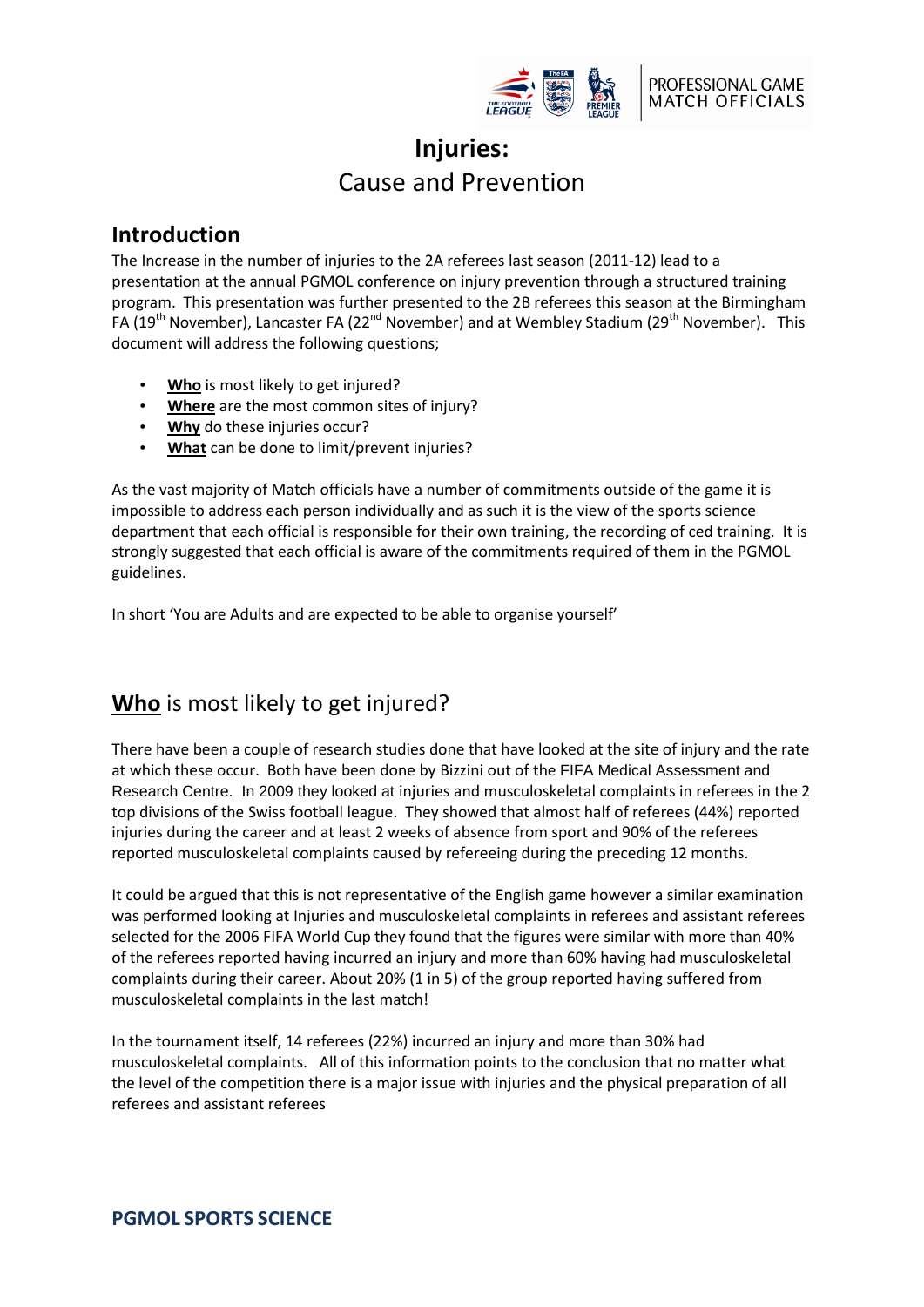

# **Where** is the most common sites of injury?

The studies by Bizzini, and anecdotal evidence, show that the most common sites of injury are to the lower body. Specifically musculoskeletal (muscle pulls) to the groin, thigh, shins, hamstrings and calf which tend to be shorter duration injuries, although in some cases these can last for a number of weeks and can have the tendency to reoccur. The lower back and the knee have a tendency to be longer term injuries and tend to be more serious and hence limit availability for games



# **Why** do these injuries occur?

In attempting to understand why injuries occur we need to examine a couple of basic training components; **Volume and intensity.**

Volume and can be considered the **amount** of games or training that takes place, irrespective of the speed that it is run. For example a session that is 100m repeated 10 times (100 x 10 = 1000) is half of the volume of a session that is 100m run 20 times (100 x 20 = 2000) or 200m run 10 times (200 x 10 = 2000). Intensity is **how hard** (or fast) the repetitions are run, for example 100m run in 20 seconds is not as intense as running 100m in 15 seconds.

Remember that these two concepts will be individualised to each match official (i.e. what's easy for you may be difficult for you training partner) which needs to be remembered when training with others.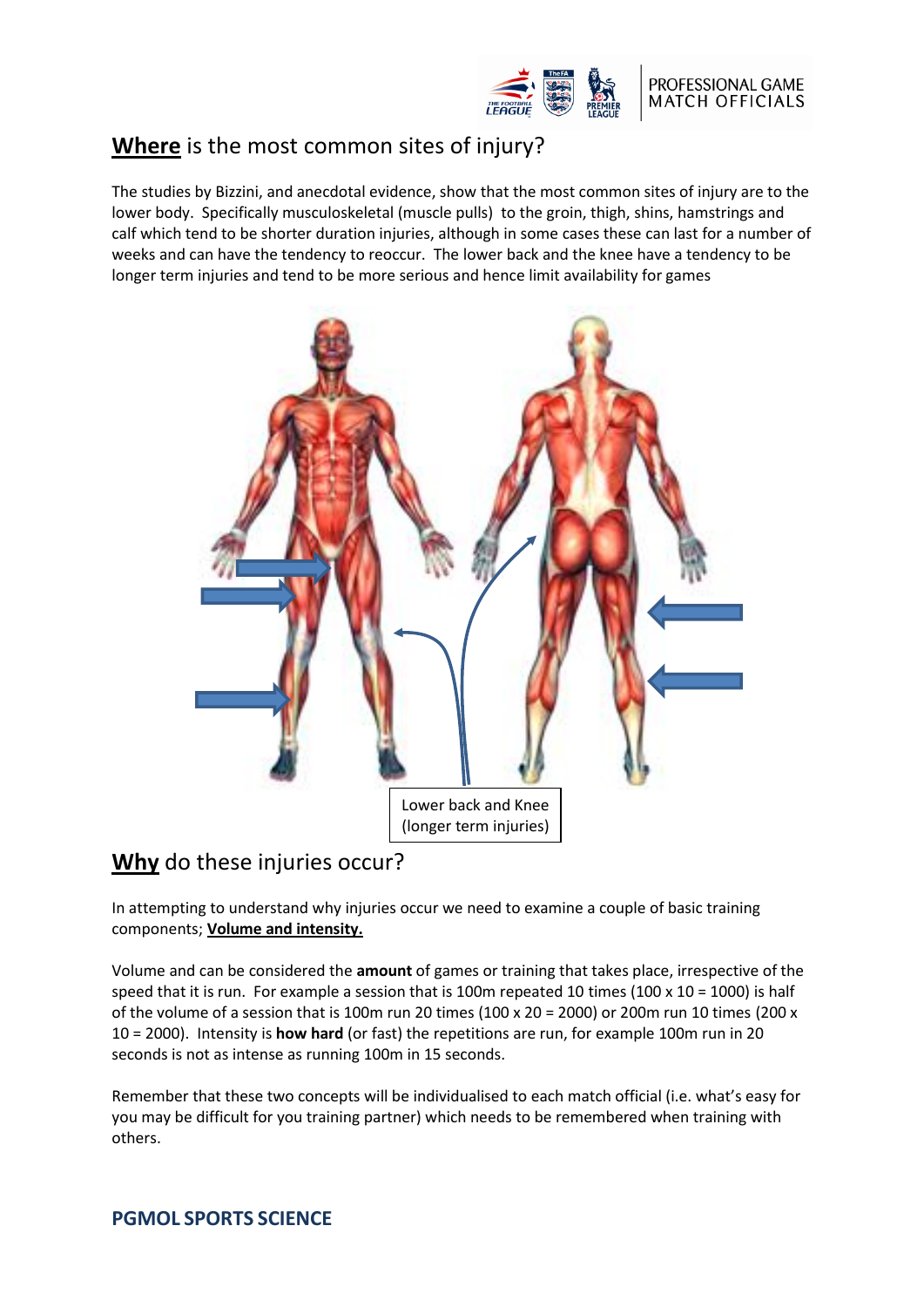

#### PROFESSIONAL GAME **MATCH OFFICIALS**

It is the combination and interaction of these two components that will dictate if your training will be too strenuous. If you suddenly start to officiate in two games per week and try and maintain the training that you performed when only doing one game then there is an increase in both the volume and intensity and you will be heading towards an overtraining injury. This was an issue with previous years which saw a large number of match officials unavailable for selection.

A visual concept of this idea is shown below, there is a stimulus (training session) and as a result your body generates fatigue, with a period of time you recover (compensate) and actually get a little fitter, stronger etc (supercompensate). However if you don't train again then any fitness gains will be lost (involution) and you will return to the original level of fitness.



A problem occurs when there is insufficient recovery time between training sessions so that instead of training when recovered the body is already in a state of fatigue and hence the problem is compounded so that a downward spiral occurs leading to injury.

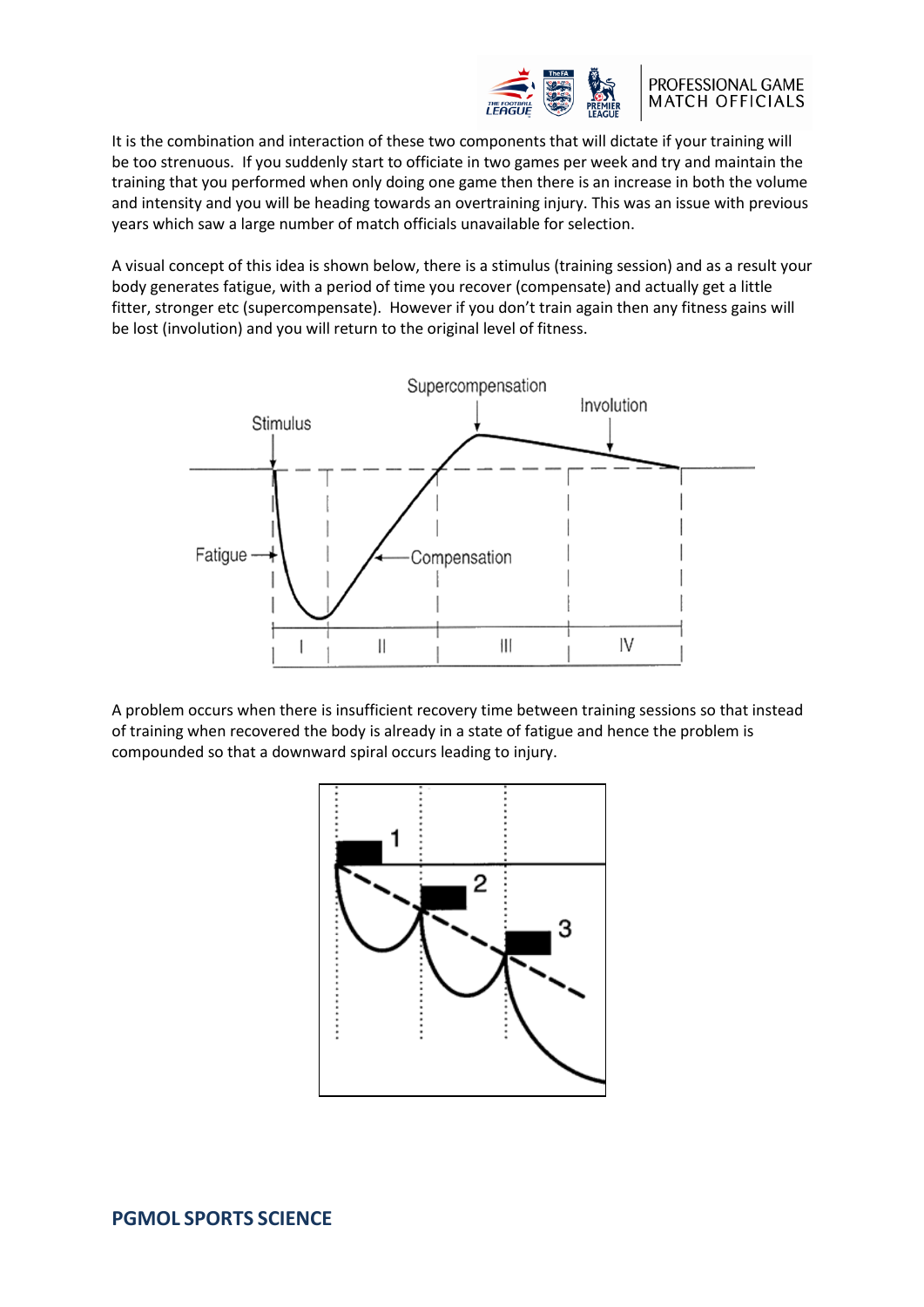

## **What** can be done to limit/prevent injuries?

Following Bizzini's studies he stated that injury prevention programmes should be developed and integrated into the fitness training routine of the referee. These should look o cover the following areas.

- **Strength Training**
- Landing Mechanics
- Plyometrics
- Recovery Strategies

## **Strength training**

Strength training is when there is a resistance mode applied to the body which slows down or limits the speed at which it can be performed. Whilst most people will automatically think of lifting weights in a gym there are a large number of other options such as:

- Body weight exercises
- Using Elastic bands
- Sand filled Bags
- The list goes on…………….

The benefits of this type of training are multifaceted

- Fat loss (by using large mult joint exercises, heavy weight and limiting rest periods)
- Posture
- Pre-habilitation (why weight until you get injured)
- Increase in performance (speed and movement efficiency)
- Perception (A massive consideration in the modern game)

A couple of exercises that you should look to incorporate into your training are;

1)Squat and press.



## **PGMOL SPORTS SCIENCE**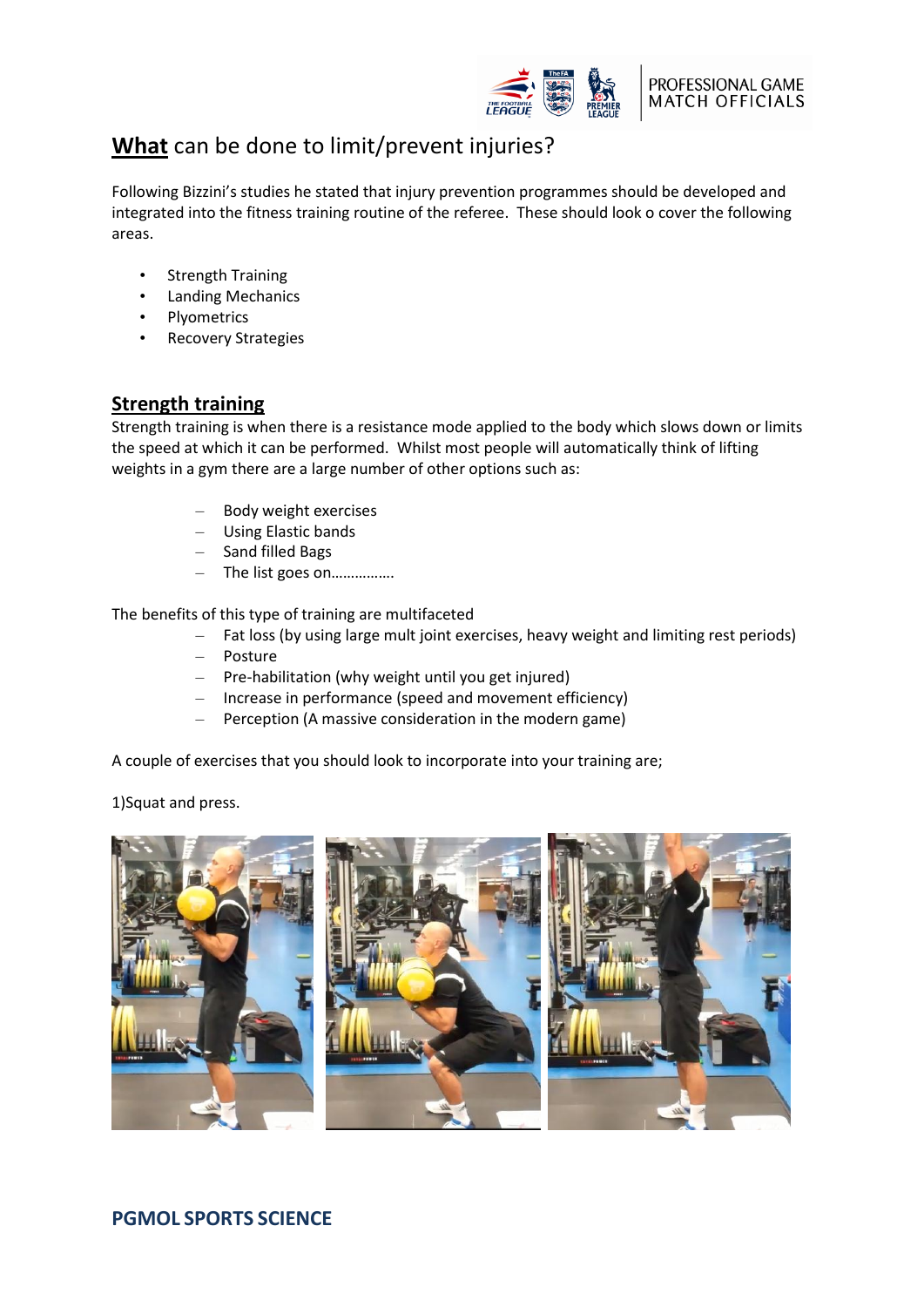

### PROFESSIONAL GAME **MATCH OFFICIALS**

2) Rear foot elevated Split Squat.



### **Landing Mechanics**

Simply put this is how efficiently you can absorb force and has massive implications in injury prevention. It is also linked to power production and can be considered a limitation because if you cannot absorb a force there is no point in generating it. Most people will bend through the knee, placing a large strain on the tendons and ligaments, a better option is to sit back using the large muscles of the upper leg and glutes.

A simple drills is to hop your name on one foot

### **Plyometrics**

A simplistic definition is jump training with a more scientific description being the ability to go from eccentric (downward movement) to concentric (upward movement) quickly which leads to greater muscle contraction and therefore greater speed/height

Plyometrics are extremely intense and as such they need to be kept basic and low volume (3 or 4 sets of 6 for example) a simple exercise is to jump up onto a box concentration on moving as quick as possible and jumping as high as possible.